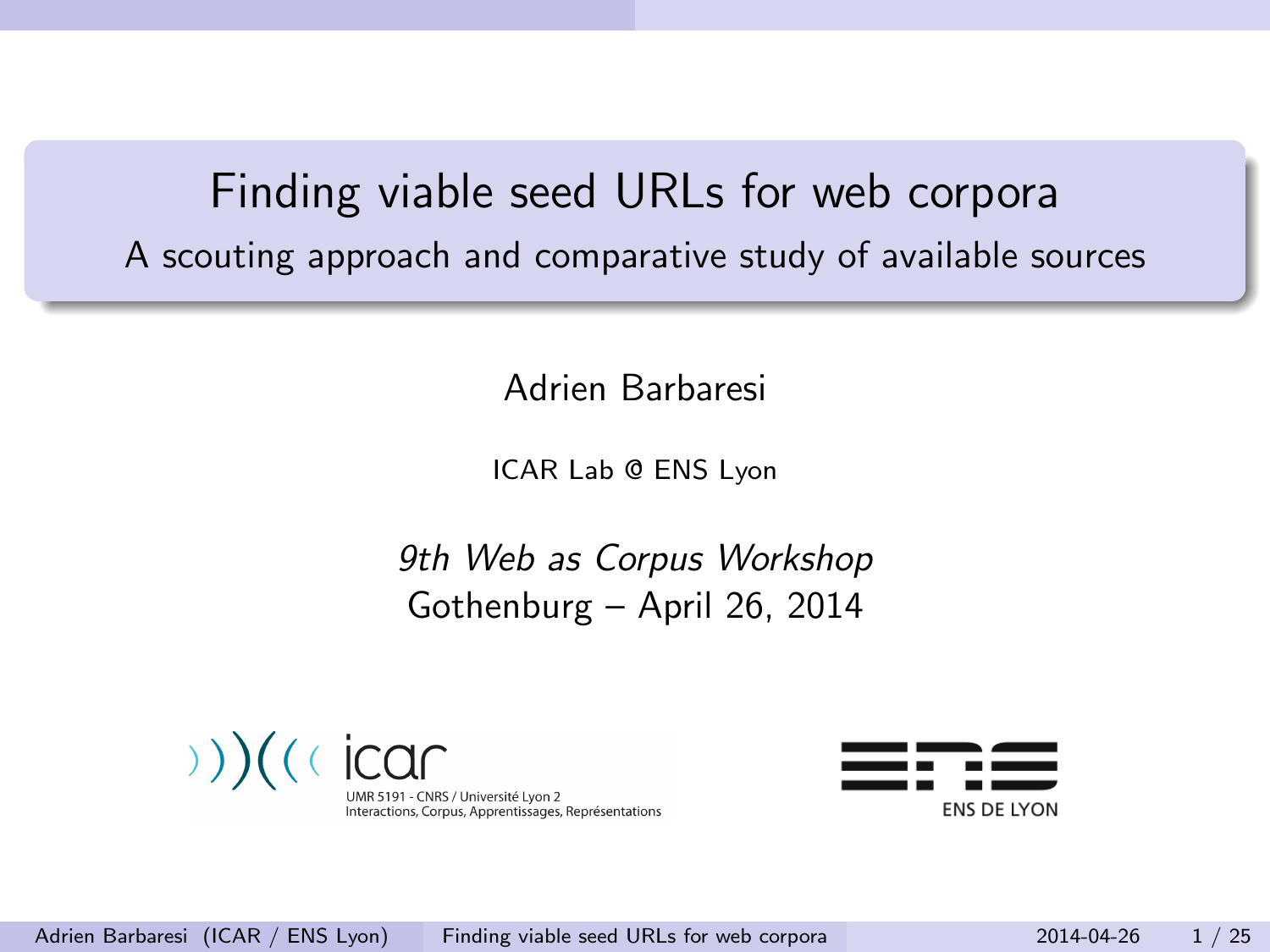# Outline

- Introduction
	- Crawler seeds
	- Motivation
- Experimental setting
	- Languages studied
	- Data sources
	- Processing pipeline
- Metrics
	- Web page and corpus size
	- Language identification
- Results and discussion
- <span id="page-1-0"></span>• Conclusion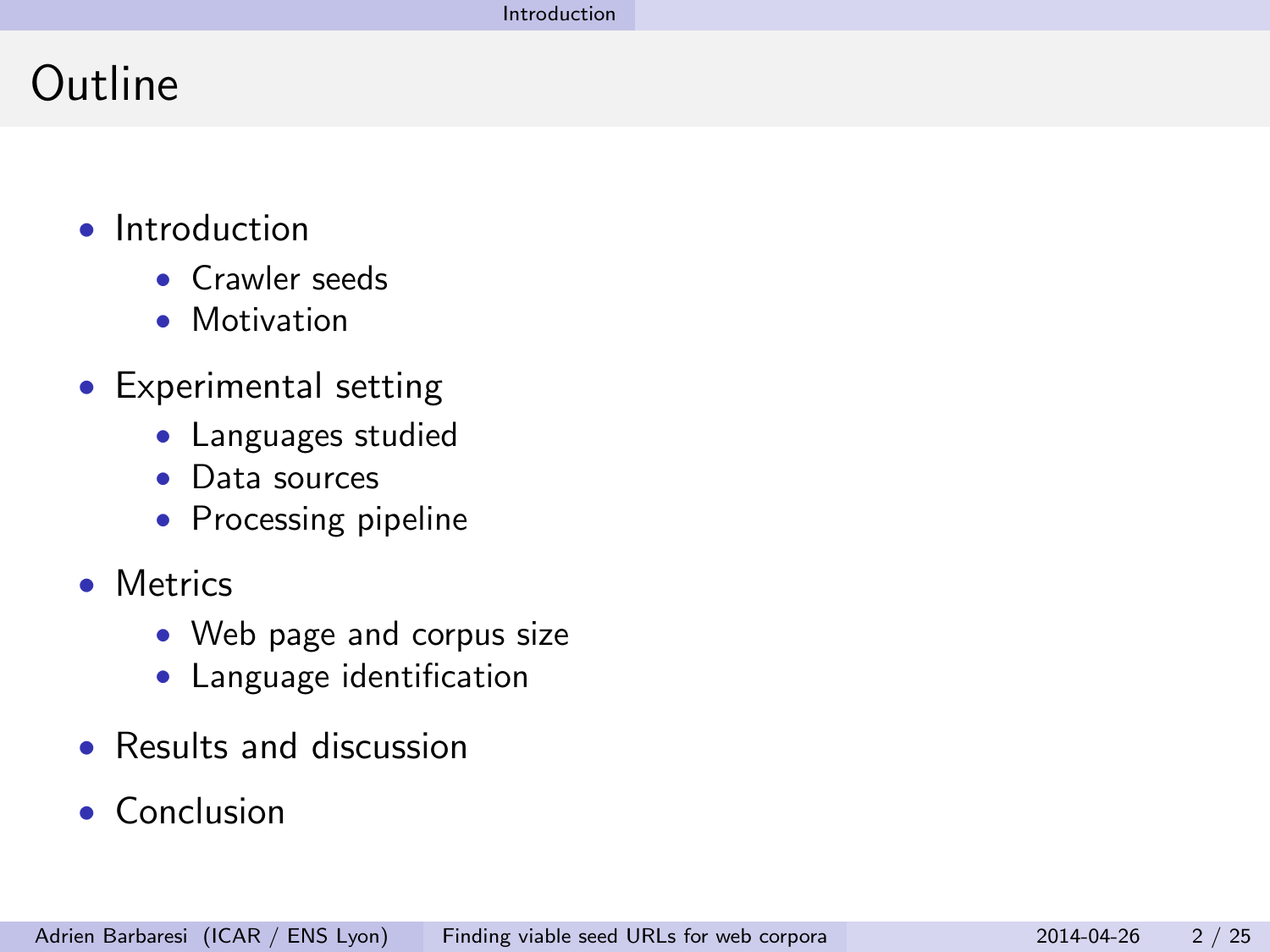# The "Web as Corpus" paradigm...

The state of the art tools rely heavily on search engines

BootCaT method (Baroni & Bernardini 2004)<sup>a</sup>: "seed URLs" used as a starting point for web crawlers

Approach not limited to English, has been used for major world languages (Baroni et al. 2009<sup>b</sup>, Kilgarriff et al. 2010<sup>c</sup>)

Until recently, could be used easily and at no cost

a<br>M. Baroni and S. Bernardini. 2004. BootCaT: Bootstrapping corpora and terms from the web, Proceedings of LREC, p.1313–1316.

 $^b$ M. Baroni, S. Bernardini, A. Ferraresi, and E. Zanchetta. 2009. The WaCky Wide Web: A collection of very large linguistically processed web-crawled corpora, Language Resources and Evaluation, 43(3):209-226.

<span id="page-2-0"></span>c<br><sup>C</sup>A. Kilgarriff, S. Reddy, J. Pomikálek, and PVS Avinesh. 2010. A Corpus Factory for Many Languages, Proceedings of LREC, p.904–910.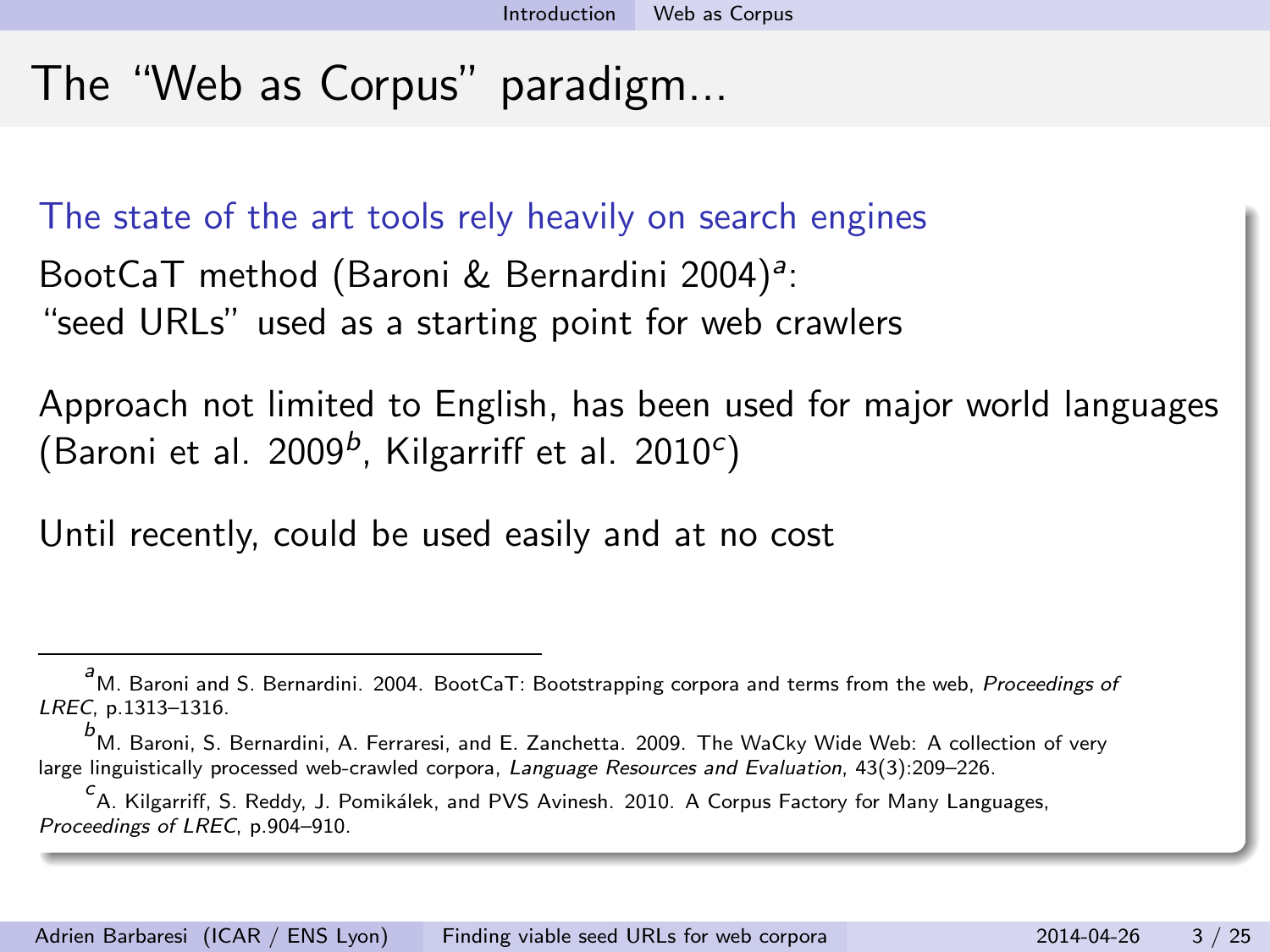... and its URL seeds problem

- Increasing limitations on the search engines' APIs
- Diverse and partly unknown search biases related to search engine optimization tricks and undocumented PageRank adjustments
- Evolving web document structure
- Shift from "web AS corpus" to "web FOR corpus" (increasing number of web pages and the necessity to use sampling methods)
- $\Rightarrow$  This is what I call the post-BootCaT world in web corpus construction<sup>a</sup>

<span id="page-3-0"></span>a<br>Barbaresi A. 2013. Challenges in web corpus construction for low-resource languages in a post-BootCaT world, Proceedings of LTC 2013.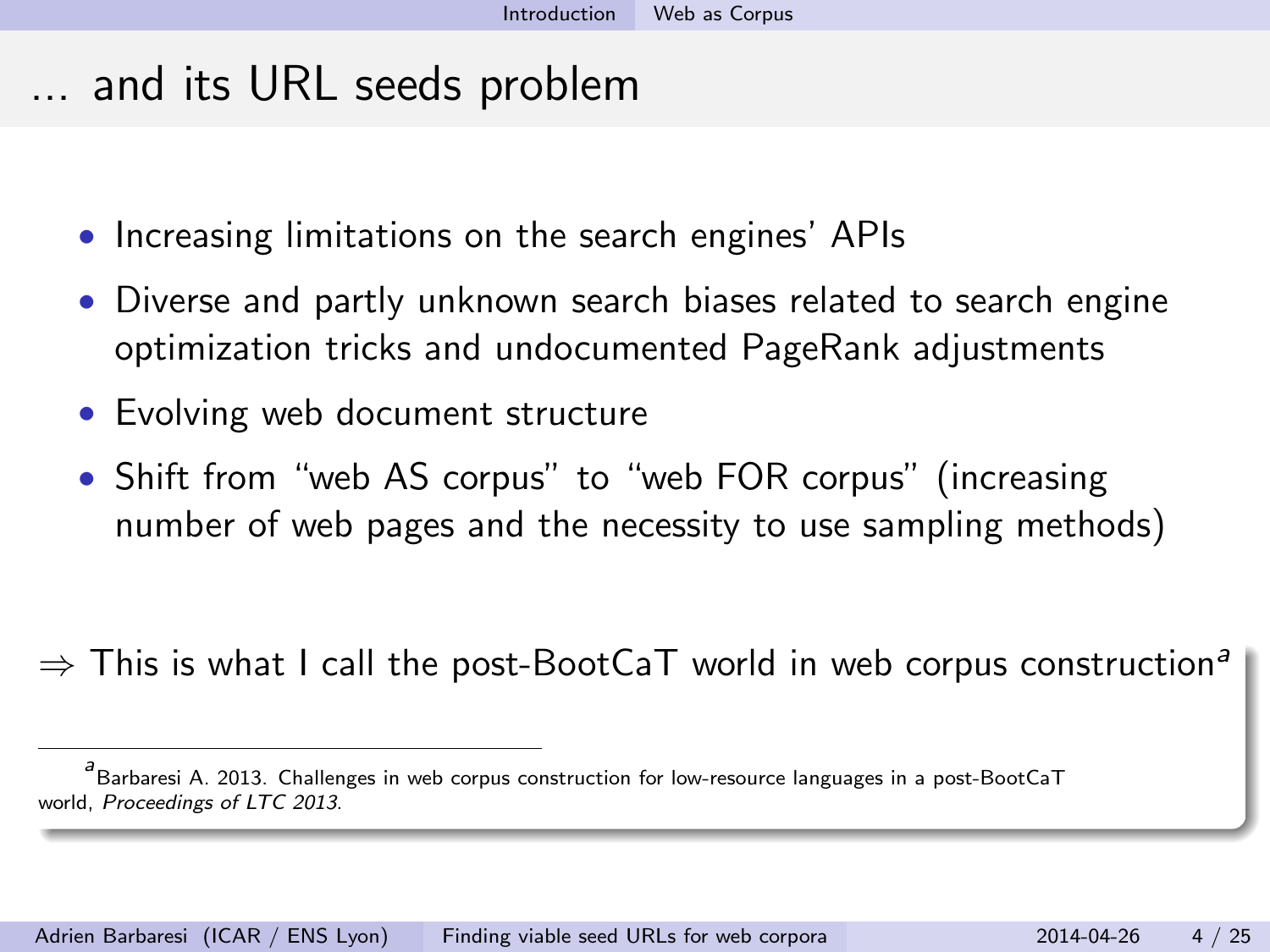### **Motivation**

- Open question: does the method used so far provides a good overview of a language?
- Research material does not have to rely on a single biased data source
- Black box effect  $+$  paid queries really impedes reproducibility of research
- Potential lack of project financing: light-weight approaches
- A preliminary light scouting approach and a full-fledged focused crawler like the  $COM<sup>1</sup>$  or Spiderling<sup>2</sup> projects are complementary

 $^{\rm 1}$ R. Schäfer and F. Bildhauer. 2012. Building large corpora from the web using a new efficient tool chain. In Proceedings of LREC, pages 486–493.

<span id="page-4-0"></span> $^2$ V. Suchomel and J. Pomikálek. 2012. Efficient Webcrawling for large text corpora. In Proceedings of the 7th Web as Corpus Workshop, pages 40–44.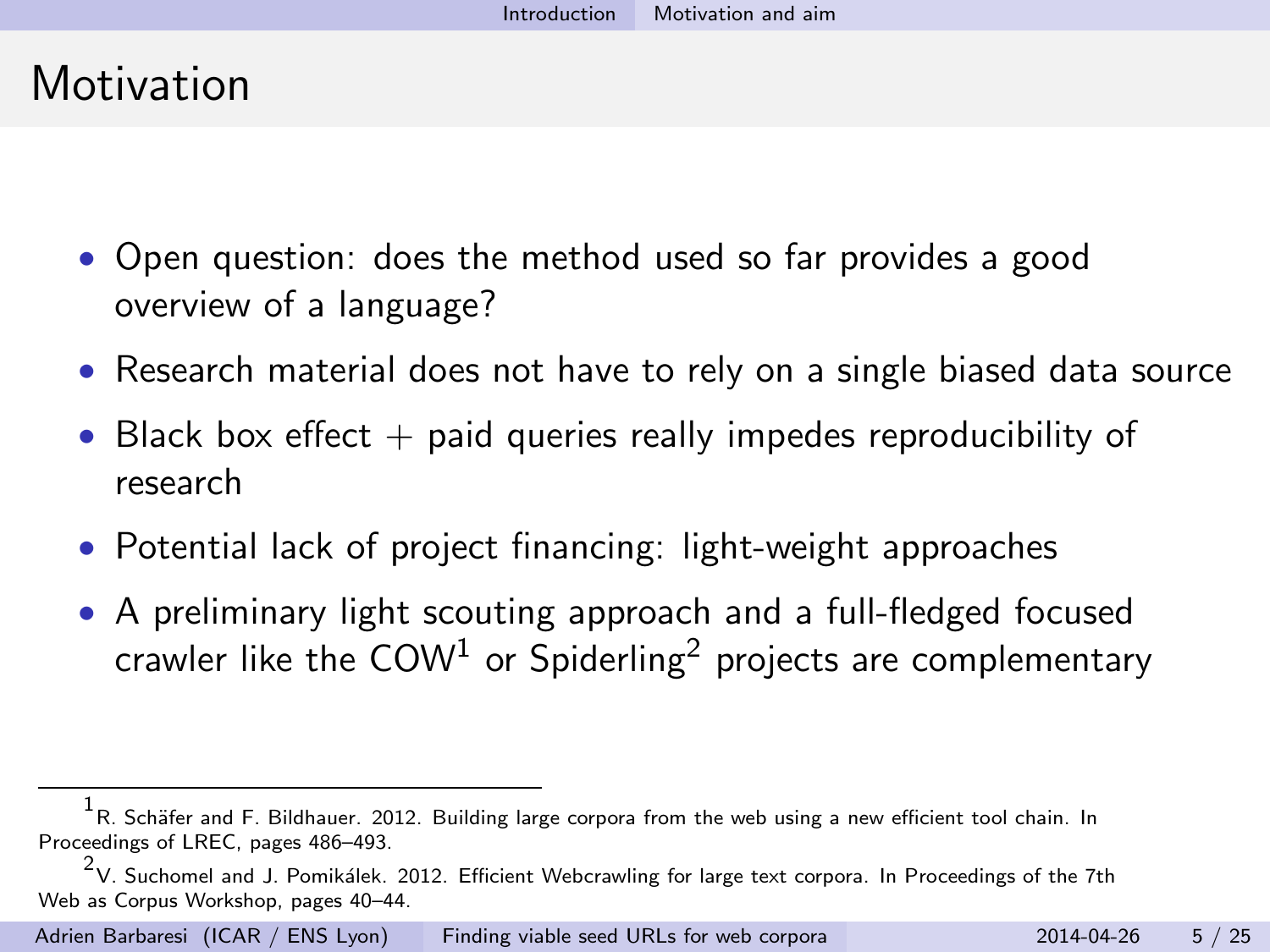# Looking for alternatives, what issues do we face? (I)

 $\rightarrow$  Where may we find web pages which are bound to be interesting for corpus linguists and which in turn contain many links to other interesting web pages?

- Search engines actually yield good results in terms of linguistic quality
- Purely URL-based approaches are a trade-off in favor of speed which sacrifices precision, e.g. by language identification tasks (Baykan et al.  $2008$ <sup>3</sup>
- <span id="page-5-0"></span>• Machine-translated content is a major issue, so is text quality in general (Arase & Zhou 2013)<sup>4</sup>

<sup>3&</sup>lt;br>E. Baykan, M. Henzinger, and I. Weber. 2008. *Web Page Language Identification Based on URLs*. Proceedings of the VLDB Endowment, 1(1):176–187.

<sup>4</sup> Y. Arase and M. Zhou. 2013. Machine Translation Detection from Monolingual Web-Text. In Proceedings of the 51th Annual Meeting of the ACL, pages 1597–1607.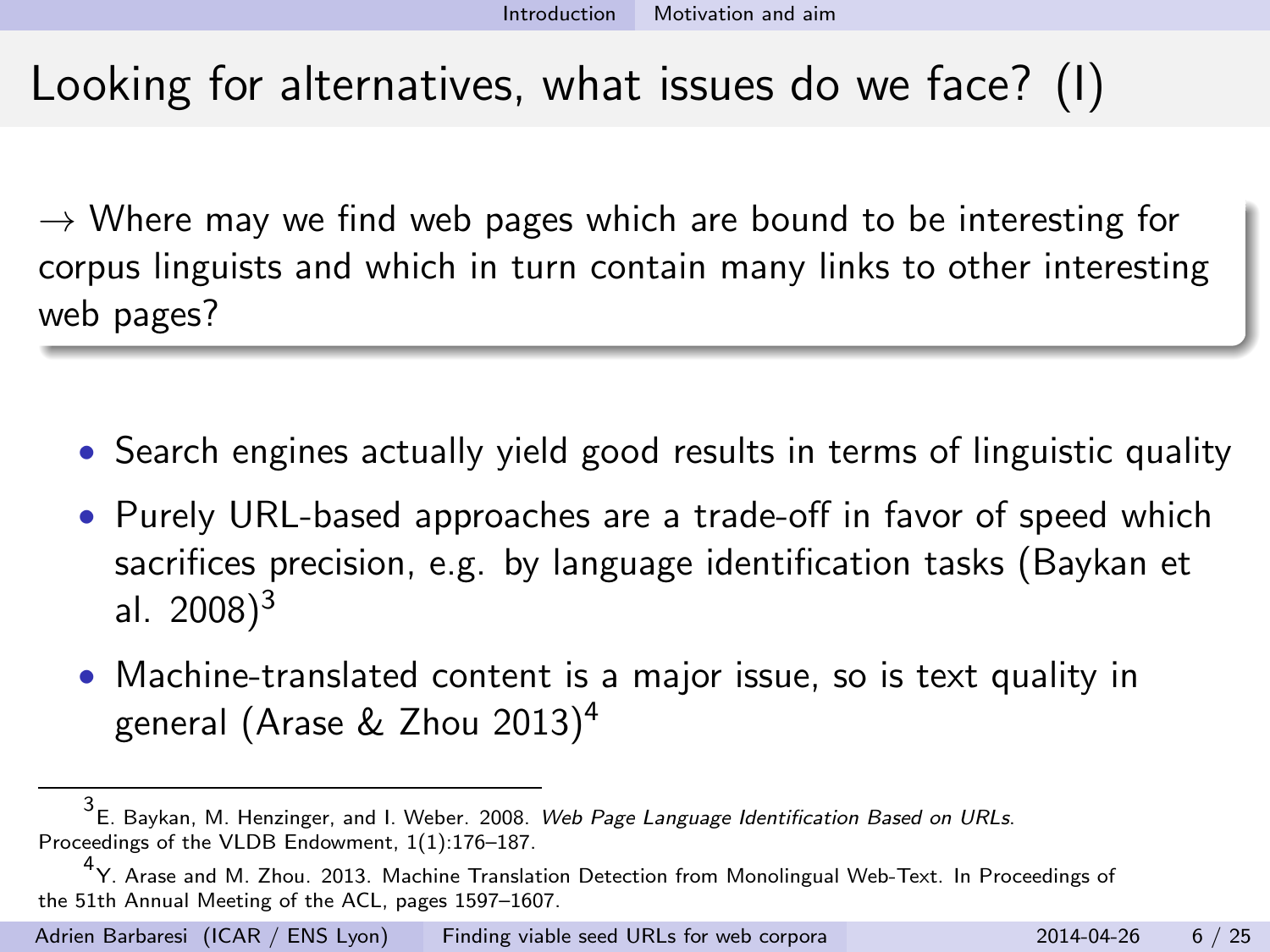# Looking for alternatives, what issues do we face? (II)

- Mixed-language documents slow down text gathering processes (King & Abney 2013) <sup>5</sup>
- Link diversity is also an (underestimated) problem
- The resource is constantly moving (redirections, content injected from other sources, etc.)

<span id="page-6-0"></span><sup>5&</sup>lt;br>B. King and S. Abney. 2013. Labeling the Languages of Words in Mixed-Language Documents using Weakly Supervised Methods. In Proceedings of NAACL-HLT, pages 1110–1119.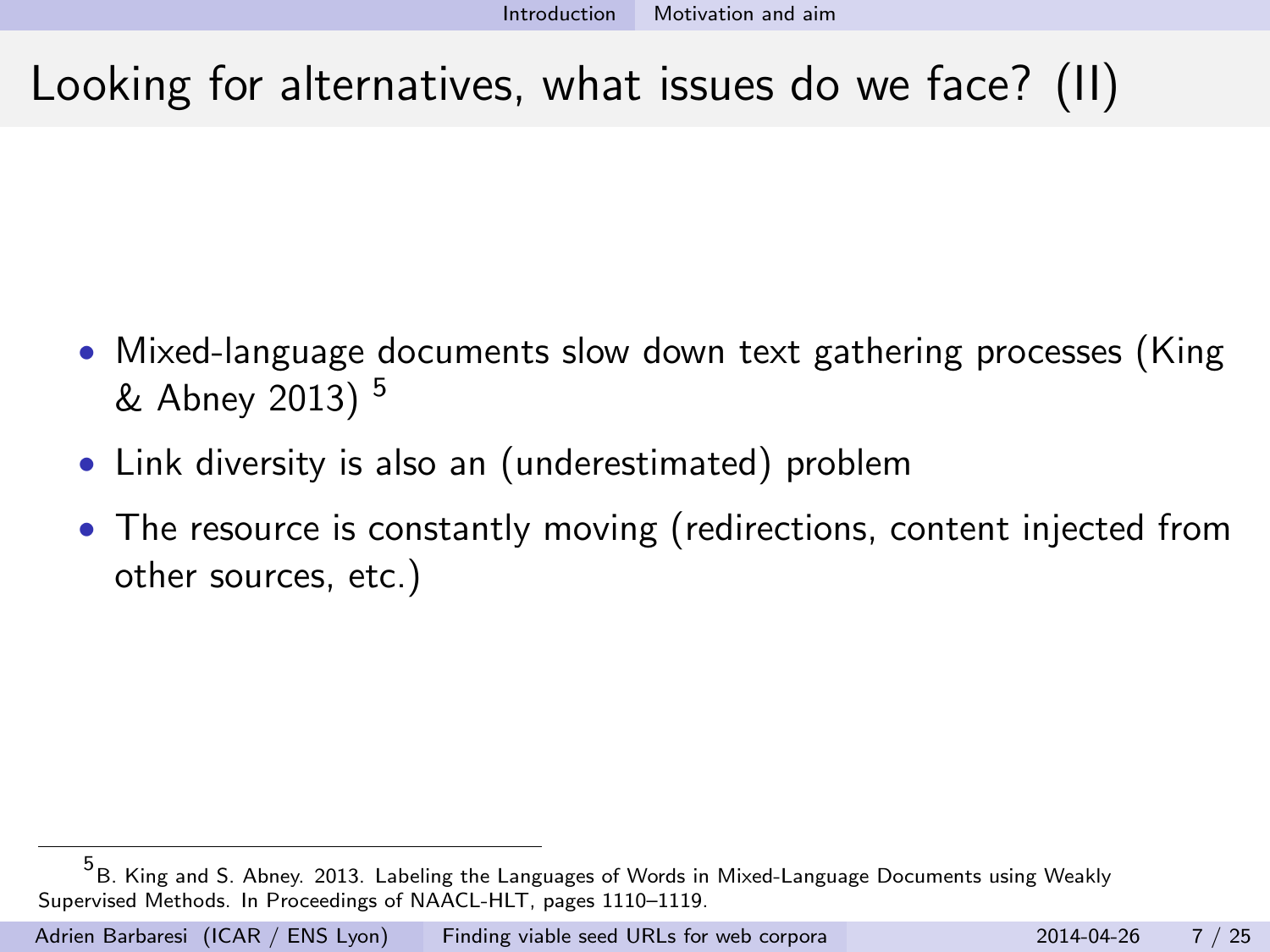### Aim of the study

#### Web text gathering

Find viable alternative data sources

 $\rightarrow$  What is a "good" URL base and where do we find that?

#### Light scout

Exploration step that could eventually lead to full-fledged crawls and linguistic processing

Discover resources and build a language-classified URL directory

<span id="page-7-0"></span> $\rightarrow$  What does it reveal about the linguistic nature of the afferent resources and about the challenges to address?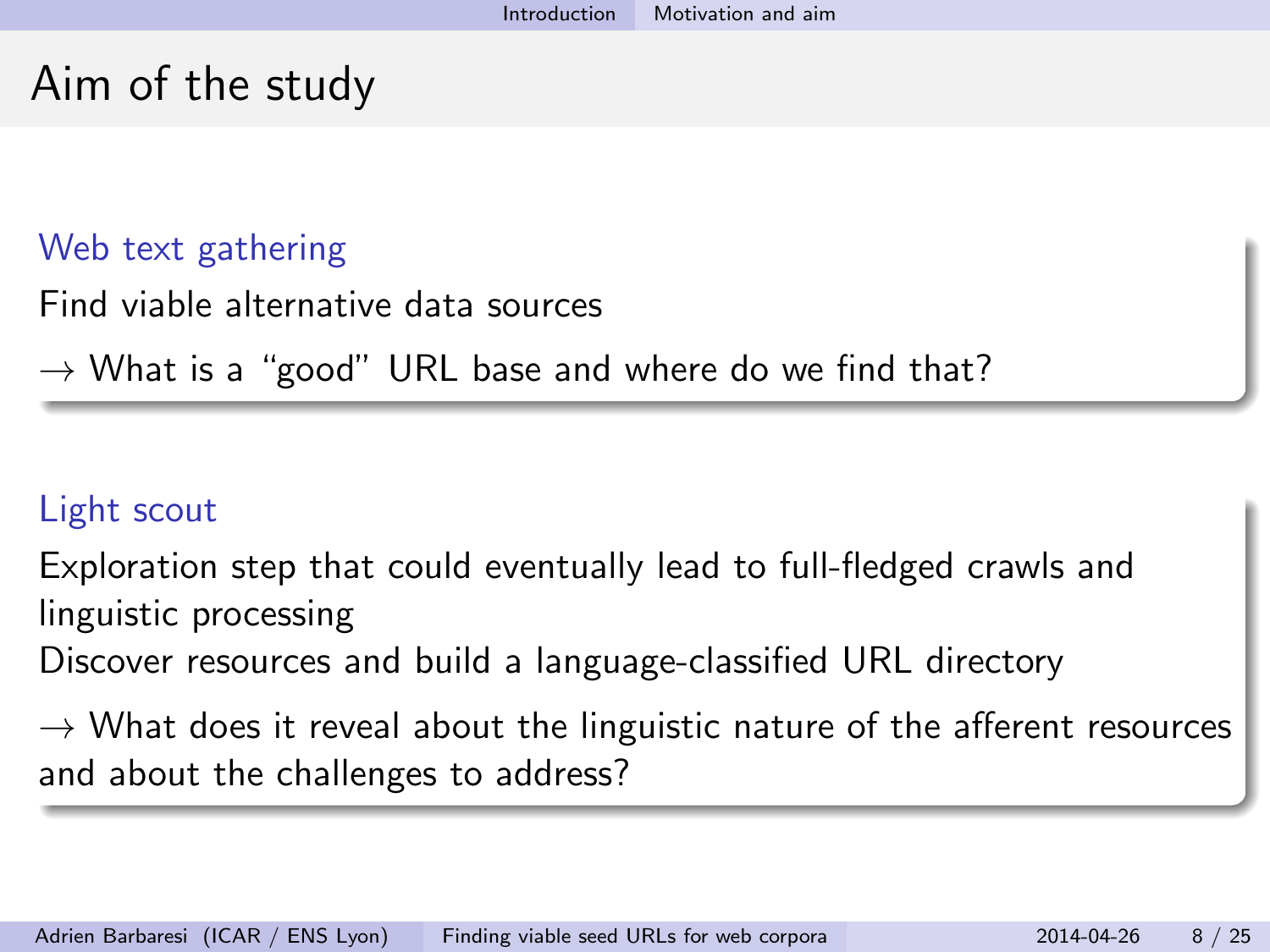### Languages studied

Several language-dependent web spaces which ought to have different if not incompatible characteristics

"Speaker to website quantity" ratio is probably extremely different

This affects greatly link discovery and corpus construction processes<sup>6</sup>

- **1** Dutch (spoken in several countries)
- **2** French (spoken on several continents)
- **3** Indonesian (surprisingly rare during random crawls)
- 4 Swedish (smaller, arguably more homogeneous speaker community)

<span id="page-8-0"></span><sup>6&</sup>lt;br>Barbaresi 2013, *op.cit.*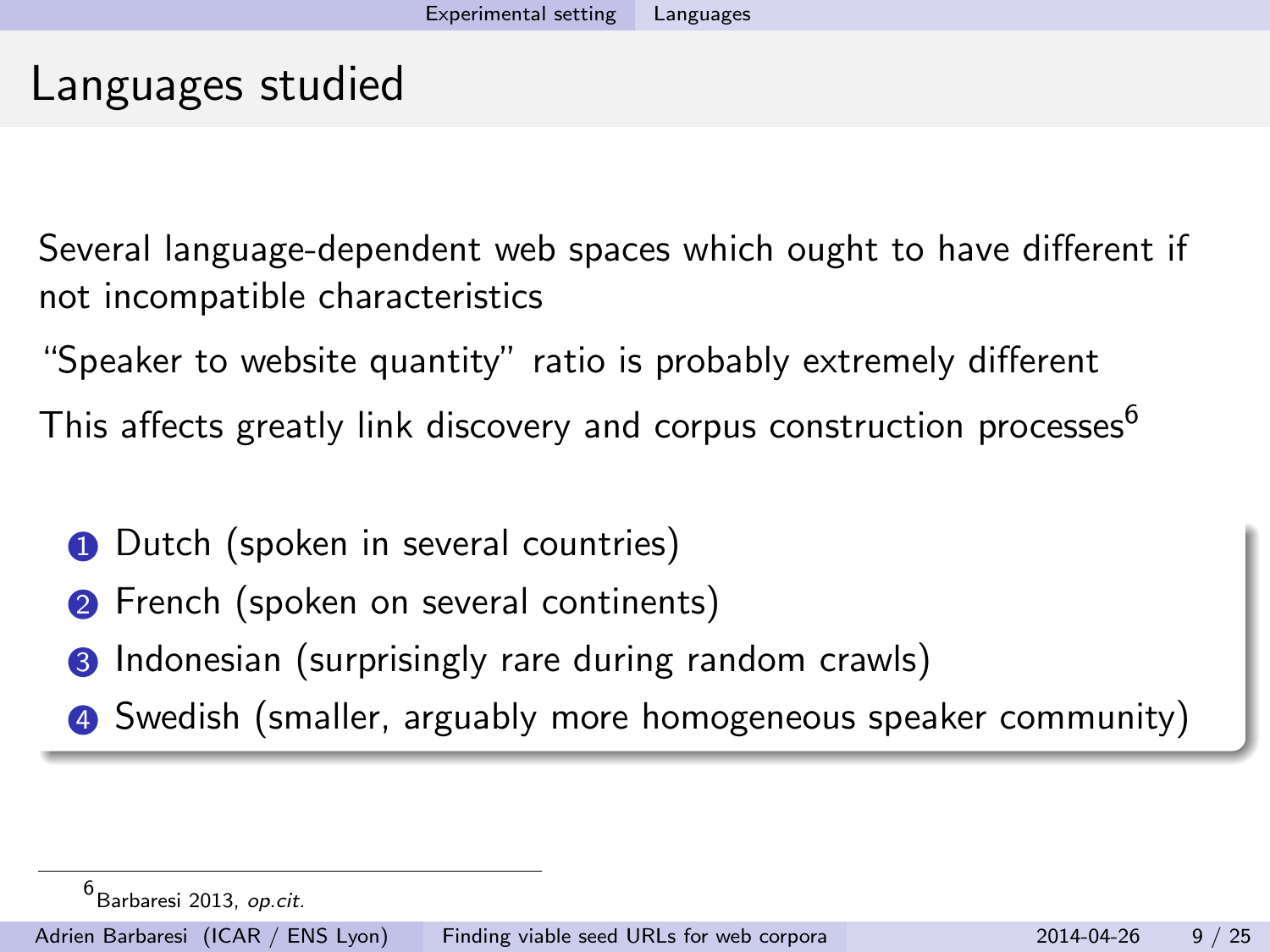# Data sources (I)

#### Search engine queries

URLs retrieved using BootCaT seed method on meta-engine E-Tools<sup>a</sup> at the end of 2012

a<br>http://www.etools.ch/ URL extraction by COW project

#### Social networks

FriendFeed, identi.ca and Reddit

Data from a previous study<sup>a</sup>

URLs re-examined and relevant metadata added to allow for a comparison

<span id="page-9-0"></span>a<br>A. Barbaresi. 2013b. Crawling microblogging services to gather language-classified URLs. Workflow and case study. Proceedings of the ACL SRW, p.9–15.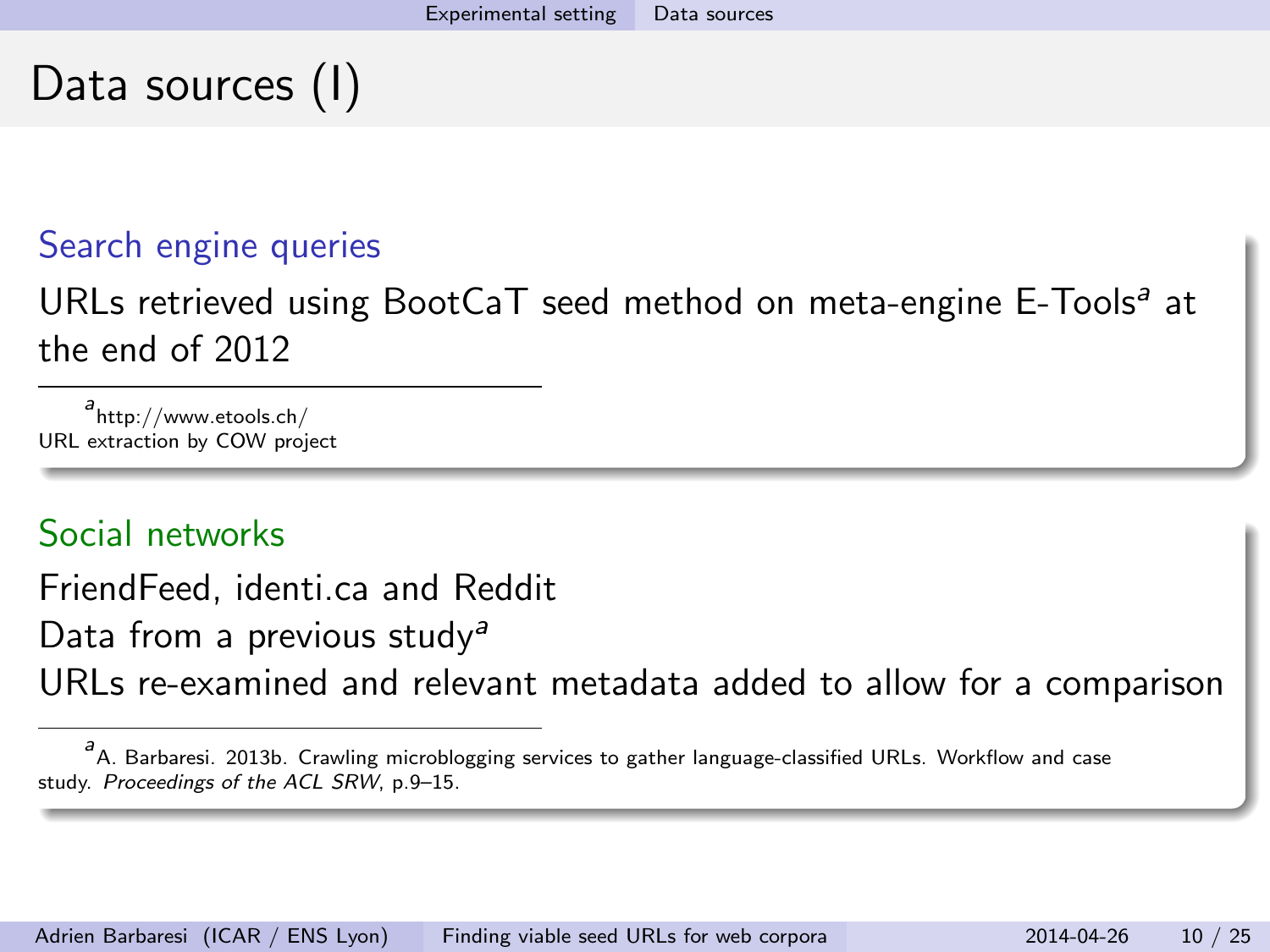### Data sources (II)

#### Open Directory Project

 $DMOZ<sup>a</sup>$ : selection of links curated according to their language and/or topic.

a<br>http://www.dmoz.org/ DMOZ URL extraction courtesy of Roland Schäfer

#### Wikipedia

Free encyclopedia as another spam-resilient data source Content quality is expected to be high What is the profile of the links pointing to the outside world?

<span id="page-10-0"></span> $\rightarrow$  What are these URLs worth for language studies and web corpus construction?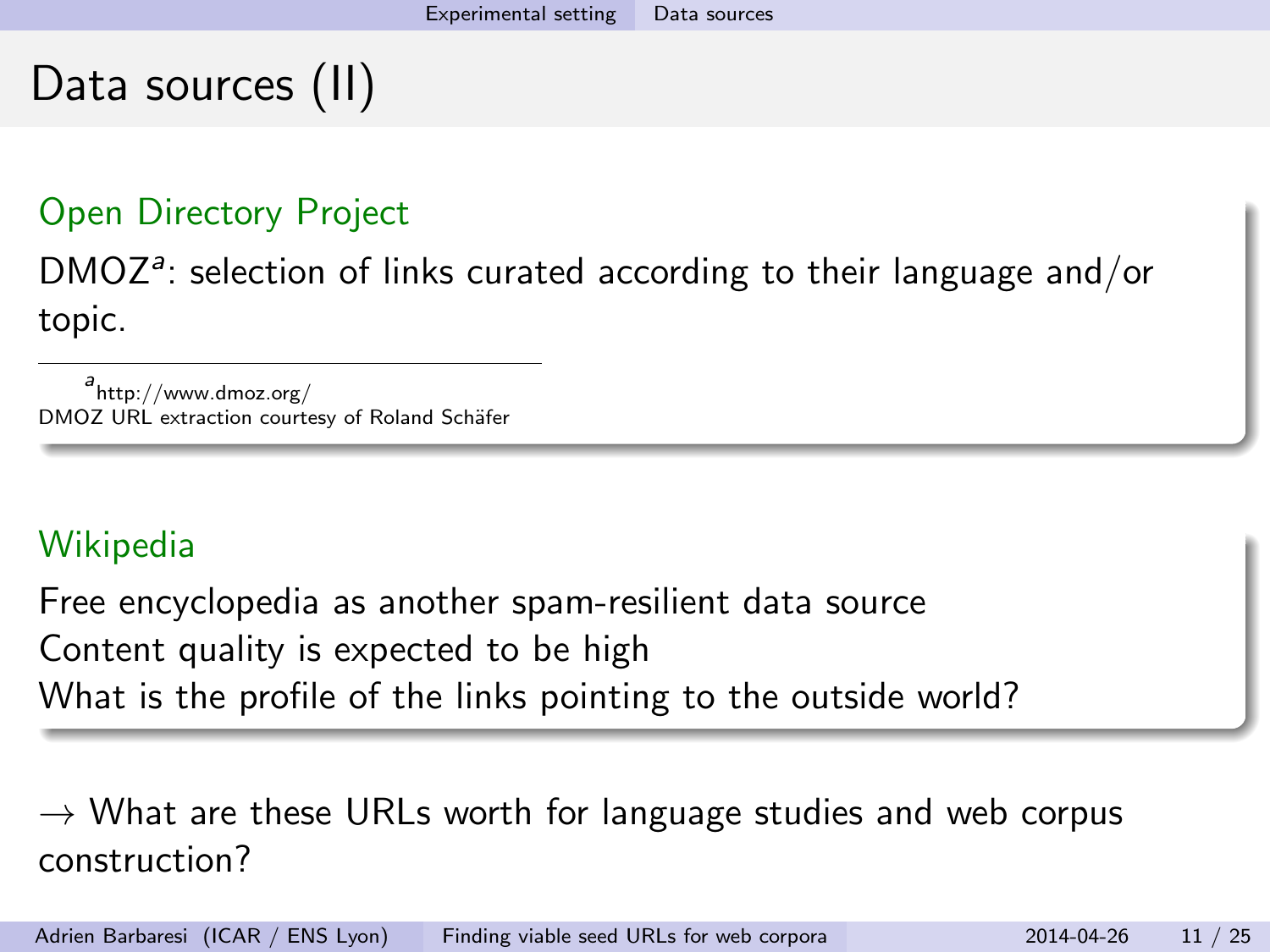### Processing pipeline

- 1 URL harvesting: queries or archive/dump traversal, filtering of obvious spam and non-text documents
- 2 Operations on the URL queue: redirection checks, sampling by domain name
- <span id="page-11-0"></span>**3** Download of the web documents and analysis: collection of host- and markup-based data, HTML code stripping, document validity check, language identification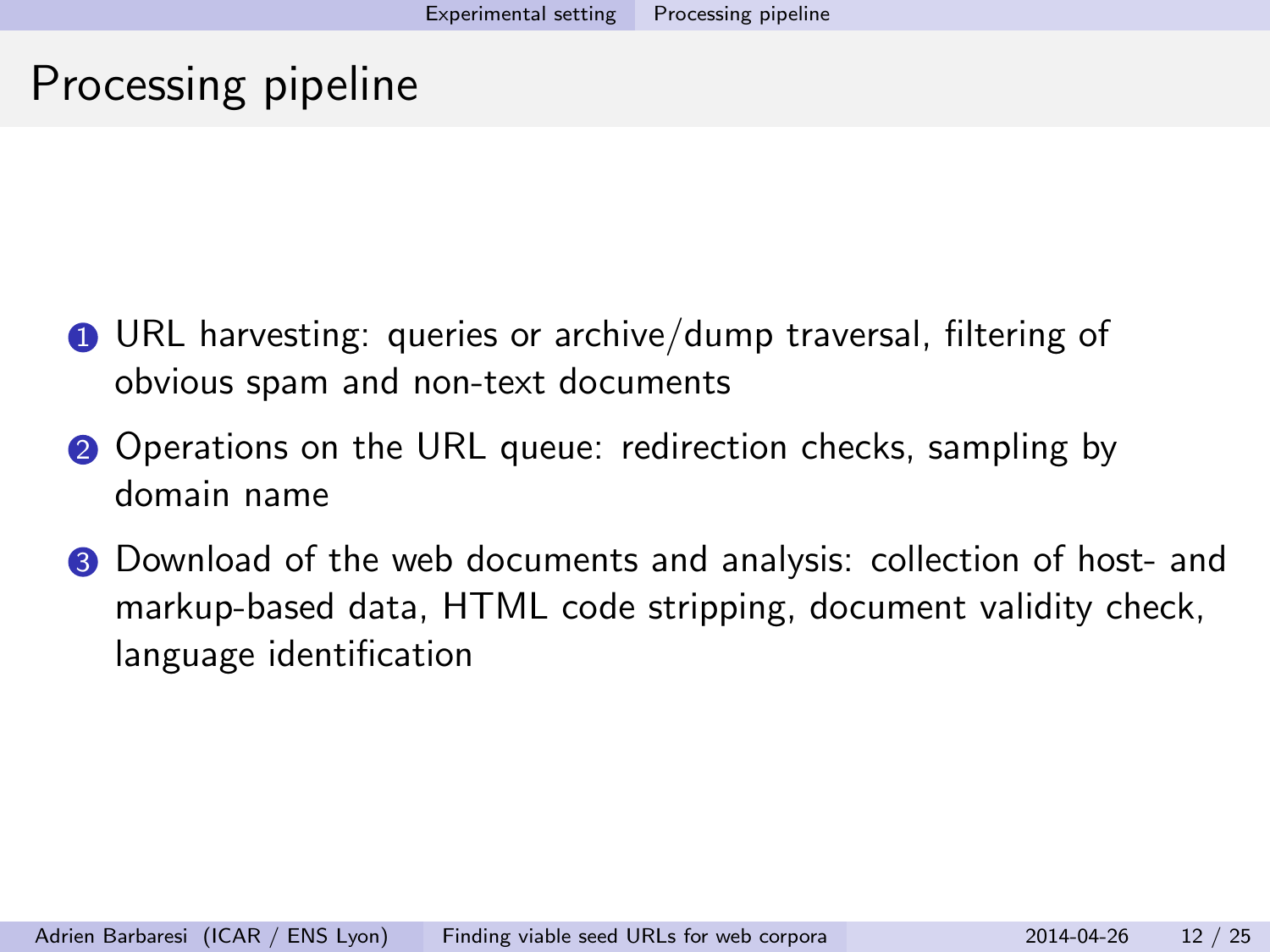#### Important characteristics

- Links pointing to media documents were excluded
- Spam filtering on URL (regex) and at domain name level (blacklist)
- Inefficient to crawl the web very broadly: parallel threads  $+$  results are merged in the end of each step
- URLs sampled by domain name prior to the download
- <span id="page-12-0"></span>• Web pages discarded if they are too short or too long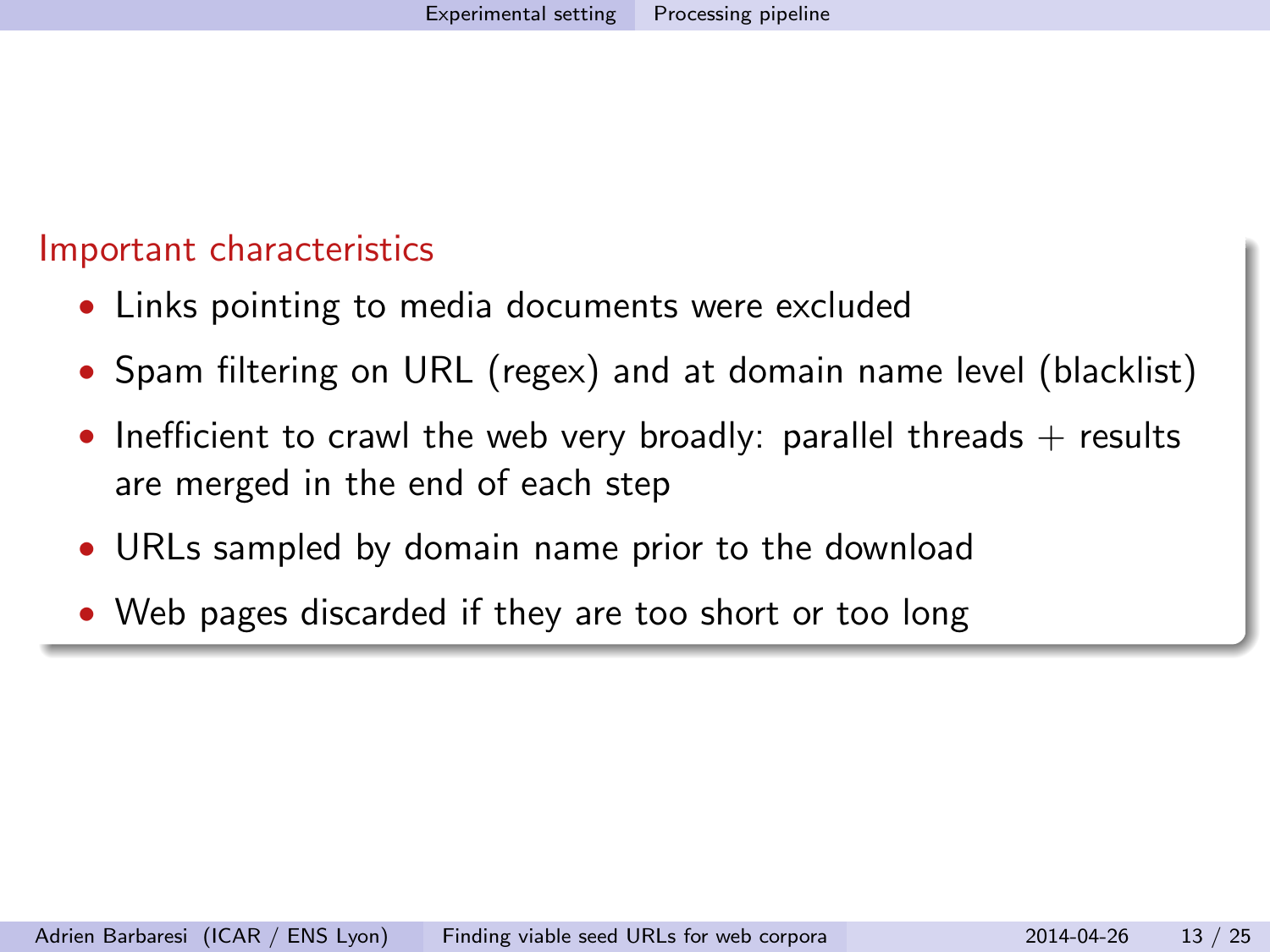### Web page and corpus size metrics

- Web page length in characters was used as a discriminating factor Before and after HTML sampling
- Total number of tokens of a web corpus estimated
- IPs recorded: host diversity
- Hashing on text level: basic duplicate detection
- <span id="page-13-0"></span>• Number of in-domain and out-domain links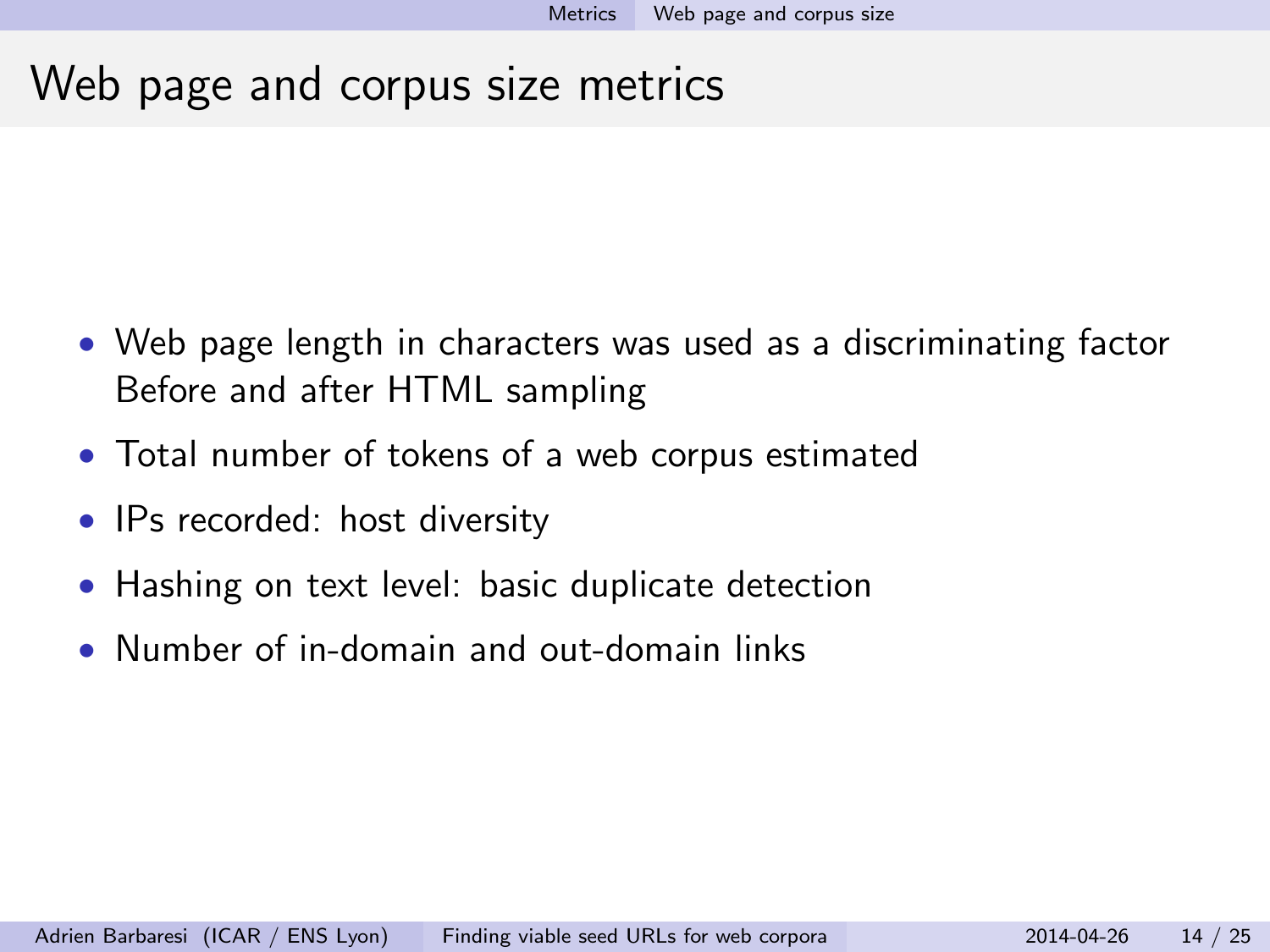# Language identification with langid.pv  $<sup>7</sup>$ </sup>

- Pre-trained statistical model, covers 97 languages
- Used as a web service (distributed work)
- Underlying classification (texts without surprises)
- Can encounter difficulties with rare encodings (not part of this study)

#### **Corollaries**

Enables finding "regular" texts in terms of statistical properties and excluding certain types of irregularities such as encoding problems. Web text collections are smoothed out in relation to the statistical model applied for each language target: a partly destructive but interesting feature.

<span id="page-14-0"></span> $7$ M. Lui and T. Baldwin. 2012. langid.py: An Off-the-shelf Language Identification Tool. Proceedings of the 50th Annual Meeting of the ACL, p.25–30. https://github.com/saffsd/langid.py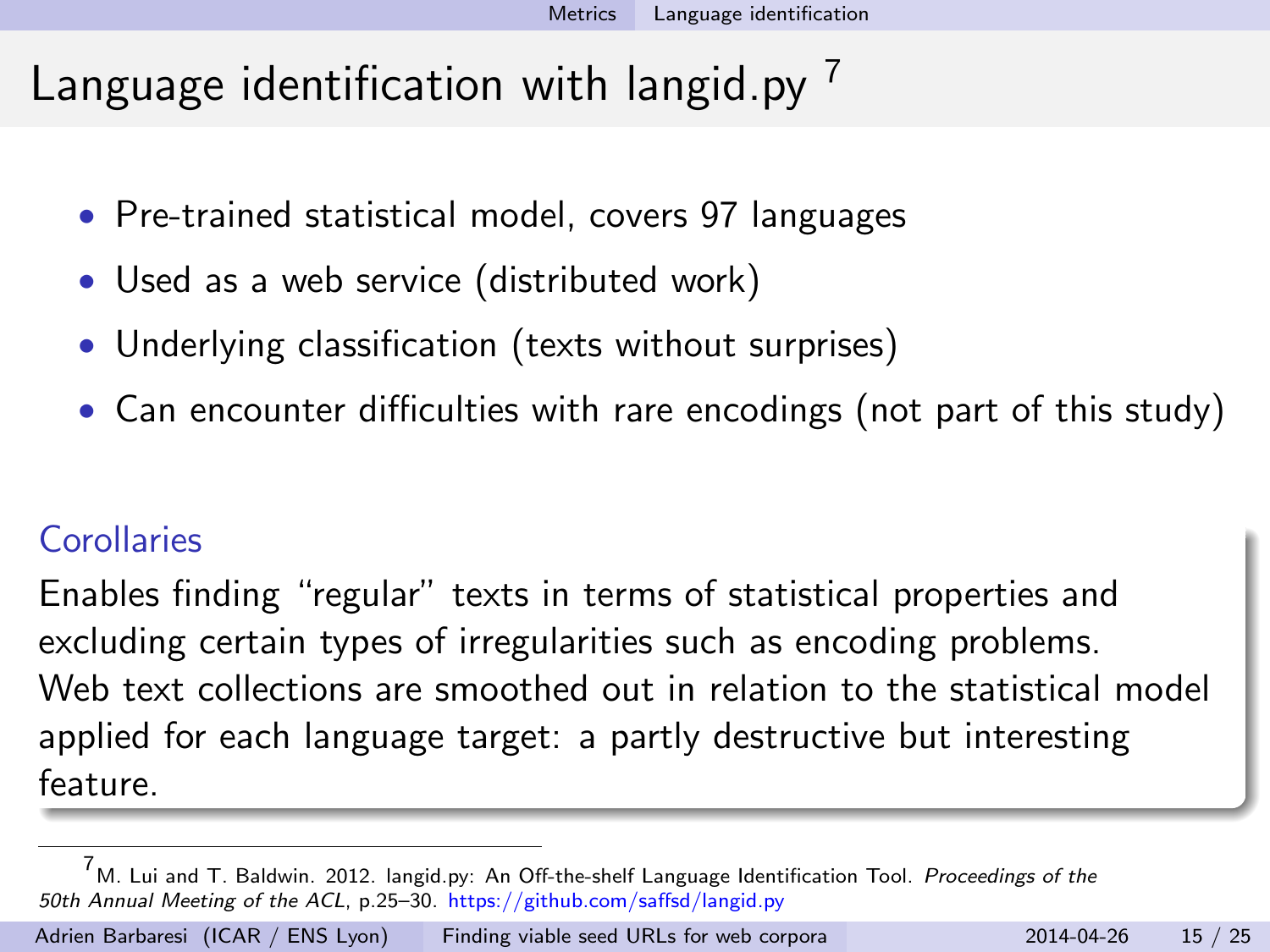### Results: search engine queries

|           | URLs     |          | $%$ in |        | Length | Tokens     | Different  |
|-----------|----------|----------|--------|--------|--------|------------|------------|
|           | analyzed | retained | target | mean   | median | (total)    | IPs $(\%)$ |
| <b>FR</b> | 16.763   | 4.215    | 70.2   | 47.634 | 8.518  | 19.865.833 | 50.5       |
| ID        | 110,333  | 11.386   | 66.9   | 49,731 | 8.634  | 50,339,311 | 18.6       |
| NL        | 12.839   | 1.577    | 84.6   | 27.153 | 3.600  | 5.325.275  | 73.1       |
| SV        | 179,658  | 24.456   | 88.9   | 24.221 | 9.994  | 75.328.265 | 20.0       |

<span id="page-15-0"></span>Domain name reduction has a substantial impact on the set of URLs Not all links in the target language (bias of the querying methodology?) Remarkable length of web documents and size of potential corpus sizes  $\rightarrow$  explains why this method has been considered to be successful Diversity in terms of hosts seems to get gradually lower as the URL list becomes larger (strong tendency)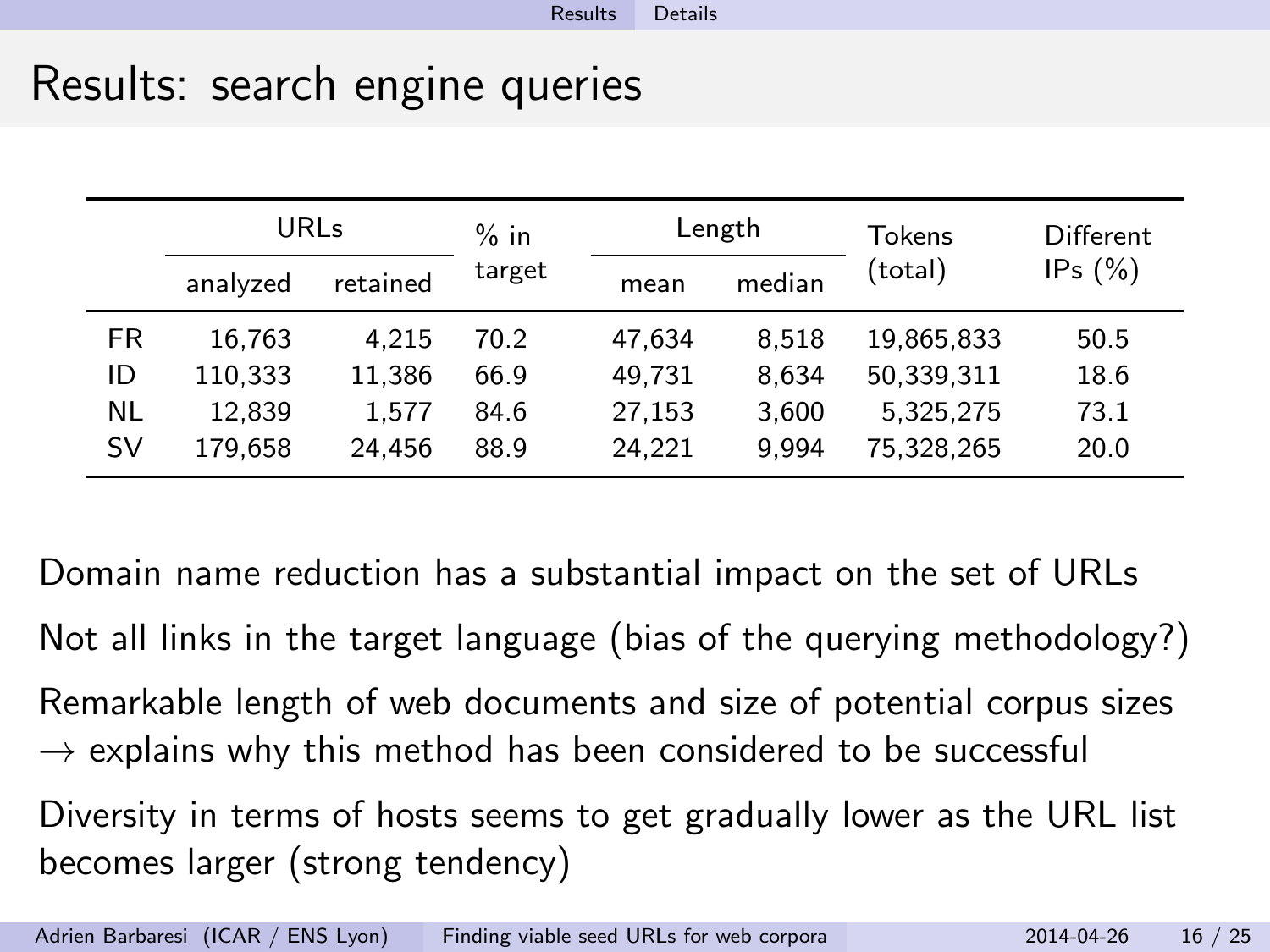### Results: social networks

|    | $%$ in | URLs     |        | Length | Tokens    | Different<br>IPs $(\%)$ |
|----|--------|----------|--------|--------|-----------|-------------------------|
|    | target | retained | mean   | median | (total)   |                         |
| FR | 5.9    | 4.320    | 11,170 | 5.126  | 7.512.962 | 49.7                    |
| ID | 0.5    | 336      | 6.682  | 4.818  | 292.967   | 50.9                    |
| NL | 0.6    | 465      | 7.560  | 4.162  | 470.841   | 68.8                    |
| SV | 1.1    | 817      | 13,807 | 7.059  | 1,881,970 | 58.5                    |

Potential impurity of the source  $+$  no targeted language

Mean and median lengths are clearly lower, host diversity comparable

<span id="page-16-0"></span>Probably a good candidate for web corpora, but they require a focused approach of microtext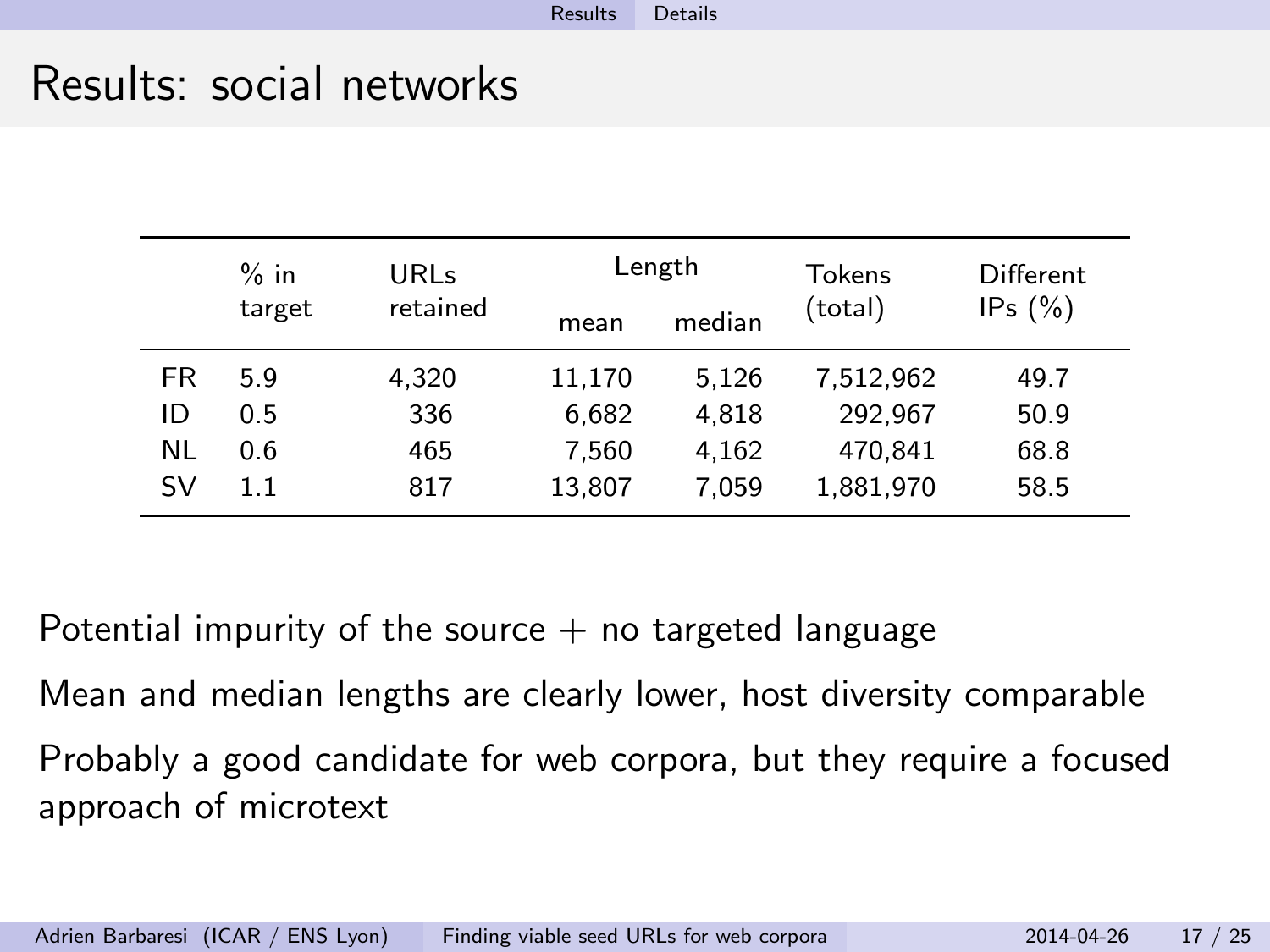### Results: DMOZ

|     | URLs     |          | $%$ in |       | Length | Tokens     | Different  |
|-----|----------|----------|--------|-------|--------|------------|------------|
|     | analyzed | retained | target | mean  | median | (total)    | IPs $(\%)$ |
| FR. | 225.569  | 80,150   | 90.7   | 3.635 | 1.915  | 35,243,024 | 33.4       |
| ID  | 2.336    | 1.088    | 71.0   | 5.573 | 3.922  | 540.371    | 81.5       |
| NL  | 86.333   | 39.627   | 94.0   | 2.845 | 1,846  | 13,895,320 | 43.2       |
| SV  | 27,293   | 11,316   | 91.1   | 3,008 | 1,838  | 3,877,588  | 44.8       |

Best ratio in this study between unfiltered and remaining URLs

Adequacy of the web pages with respect to their language is excellent

Document length is the problem eventual "real" text content somewhere else behind the homepage the sheer quantity of listed URLs compensates for this fact

Relative diversity of IPs: wide range of websites

<span id="page-17-0"></span>Much easier to crawl Adrien Barbaresi (ICAR / ENS Lyon) [Finding viable seed URLs for web corpora](#page-0-0) 2014-04-26 18 / 25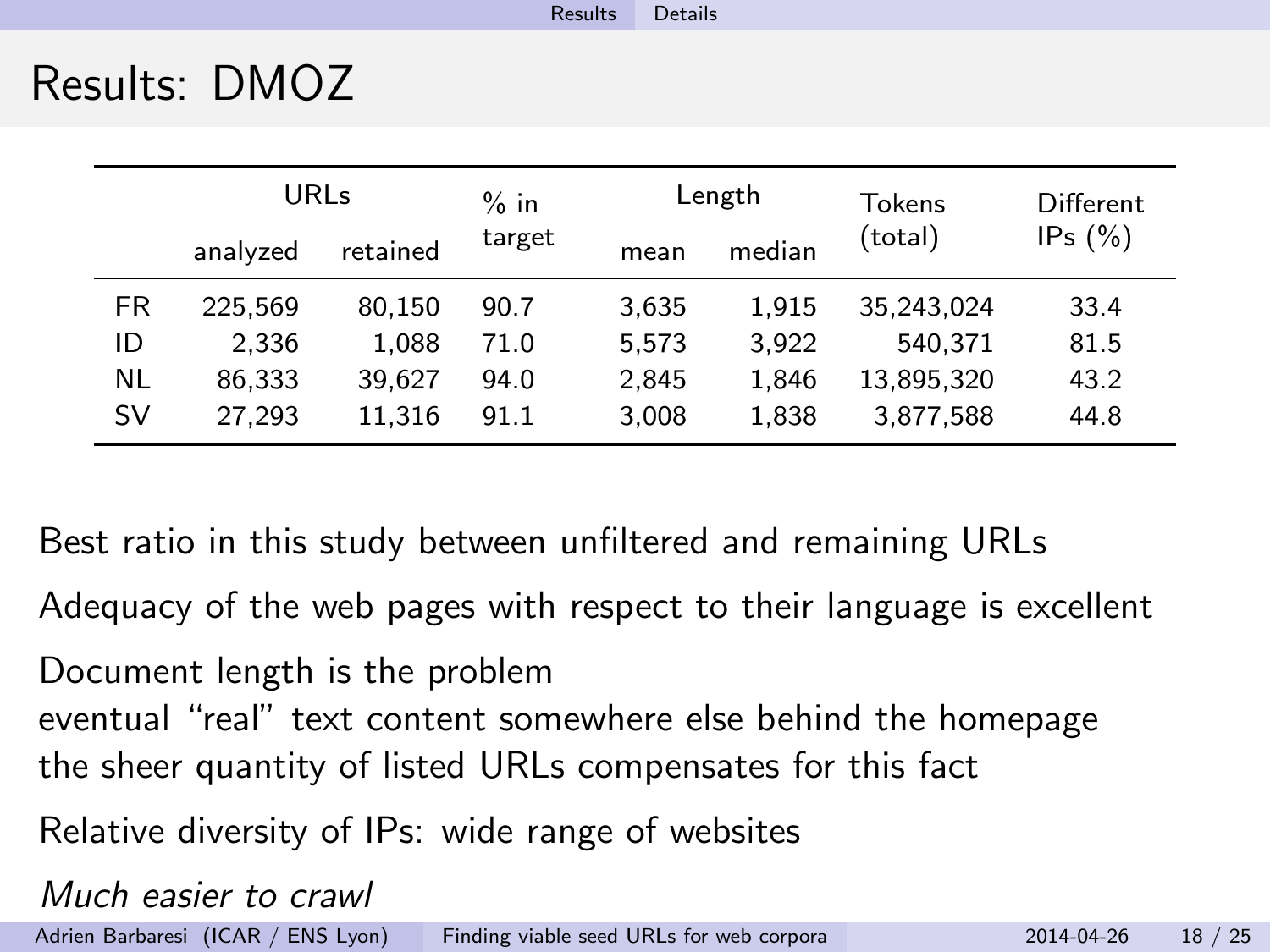### Results: Wikipedia

|    | URLs      |          | $%$ in |       | Length | Tokens     | Different  |
|----|-----------|----------|--------|-------|--------|------------|------------|
|    | analyzed  | retained | target | mean  | median | (total)    | IPs $(\%)$ |
| FR | 1.472.202 | 201.471  | 39.4   | 5.939 | 2.710  | 64.329.516 | 29.5       |
| ID | 204.784   | 45.934   | 9.5    | 6.055 | 4.070  | 3.335.740  | 46.3       |
| NL | 489.506   | 91.007   | 31.3   | 4.055 | 2.305  | 15,398,721 | 43.1       |
| SV | 320,887   | 62,773   | 29.7   | 4.058 | 2.257  | 8,388,239  | 32.7       |

Also compares favorably to search engines or social networks when it comes to the sampling operation and page availability

Major source of URLs

Often point to web pages written in a foreign language large number of concise homepages in the total

<span id="page-18-0"></span>Insight into the concentration of web hosting providers on the market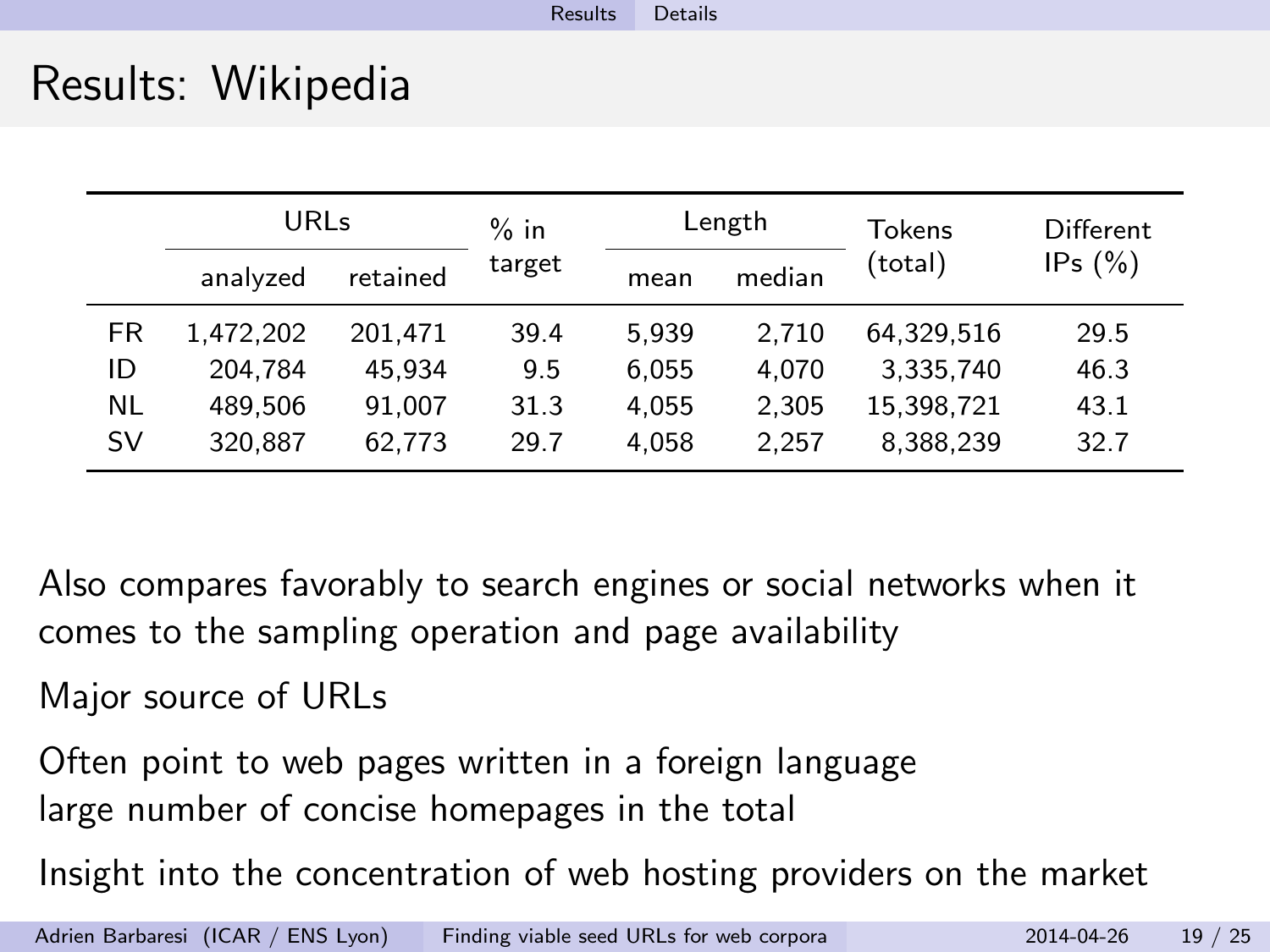# A word on in- and outlinks

No clear winner regarding the ratio in-/outlinks

Tendency towards a hierarchy:

- **1** Search engines
- **2** Social networks
- **8** Wikipedia
- <span id="page-19-0"></span>4 DMOZ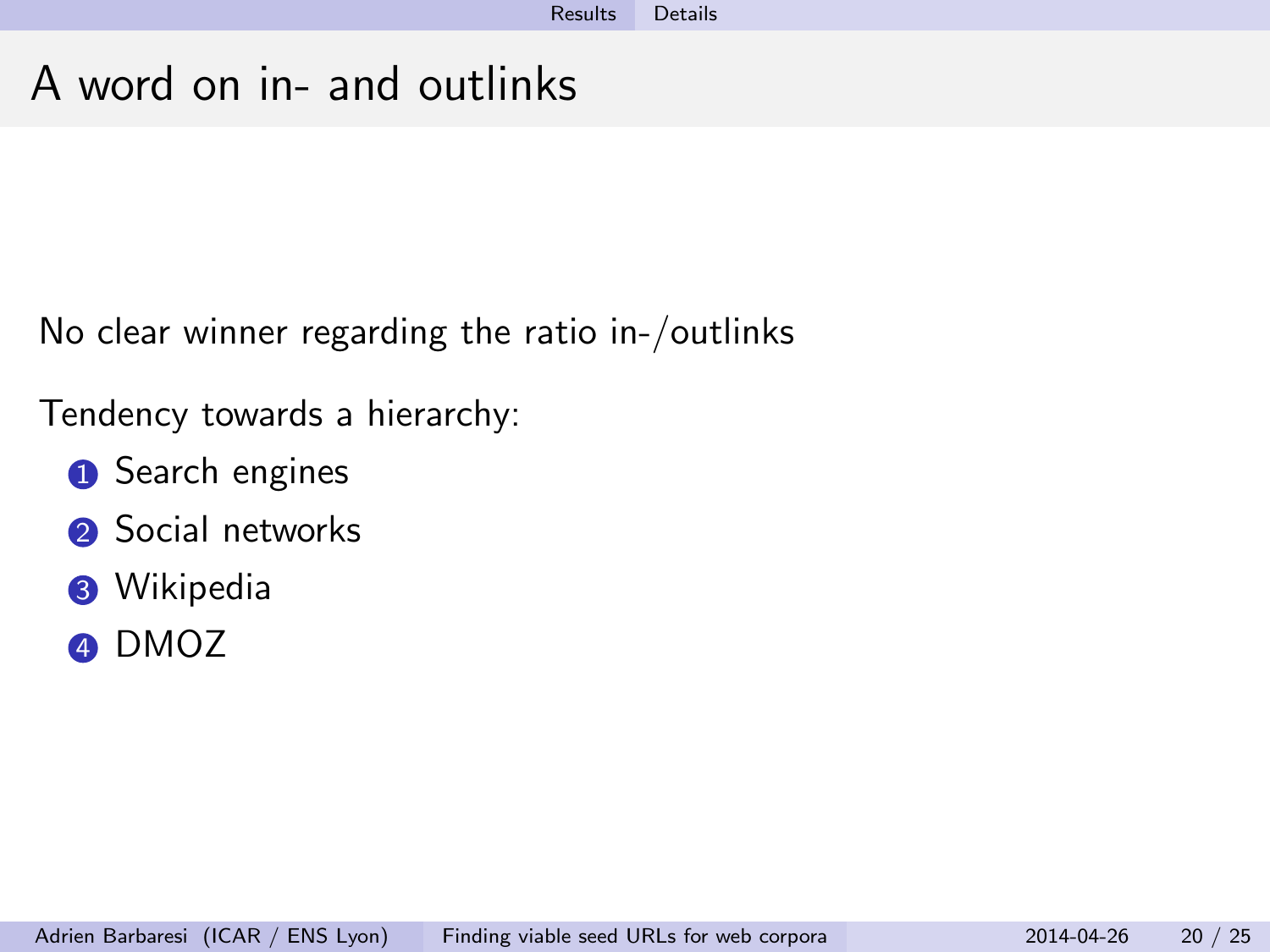### Discussion: Results

The search engines results are probably closer to the maximum amount of text that is to be found on a given website than the other sources

The relatively low performance of Wikipedia and DMOZ is compensated by the ease of URL extraction In the course of time, DMOZ and Wikipedia are likely to improve over time concerning the number of URLs they reference

A combined approach could take the best of all worlds and provide a web crawler with distinct and distant starting points

Other fine-grained instruments as well as further decisions processes (Schäfer et al.  $2013)^8$  are needed

Future work could include a few more linguistically relevant text quality indicators

<span id="page-20-0"></span><sup>8&</sup>lt;br><sup>8</sup> Roland R. Schäfer, A. Barbaresi, and F. Bildhauer. 2013. The Good, the Bad, and the Hazy: Design Decisions in Web Corpus Construction. Proceedings of the 8th Web as Corpus Workshop, p.7–15.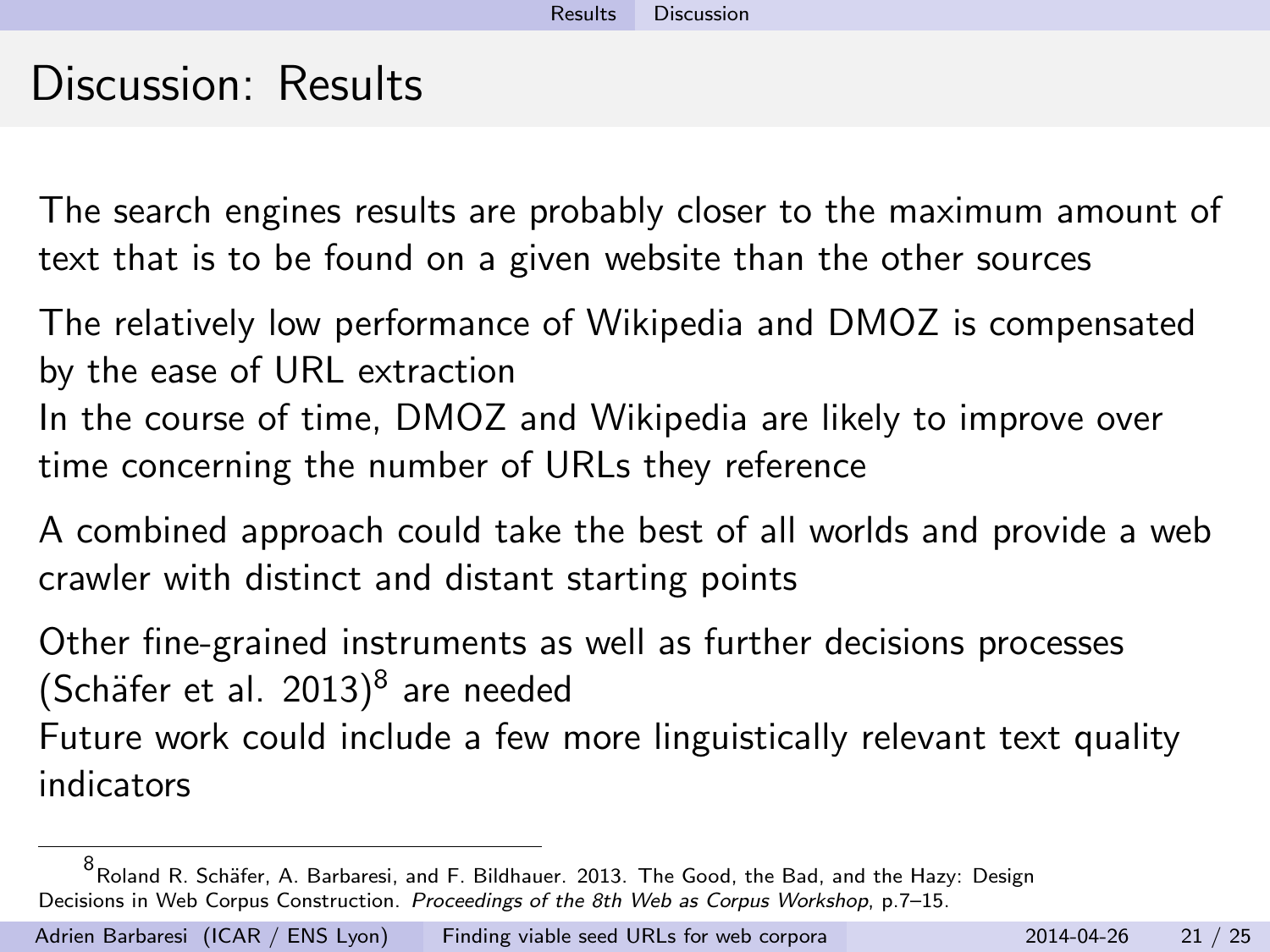### Discussion: Language documentation and web corpora

Corpus building in a way similar to language documentation (Austin 2010)<sup>9</sup> Scientific approach to the environmental factors required during information capture, data processing, archiving, and mobilization

 $\rightarrow$  Ensure proper conditions of information capture, data archiving and mobilization for web corpora

<span id="page-21-0"></span><sup>9</sup> Austin, P. K., 2010. Current issues in language documentation. Language documentation and description, 7:12–33.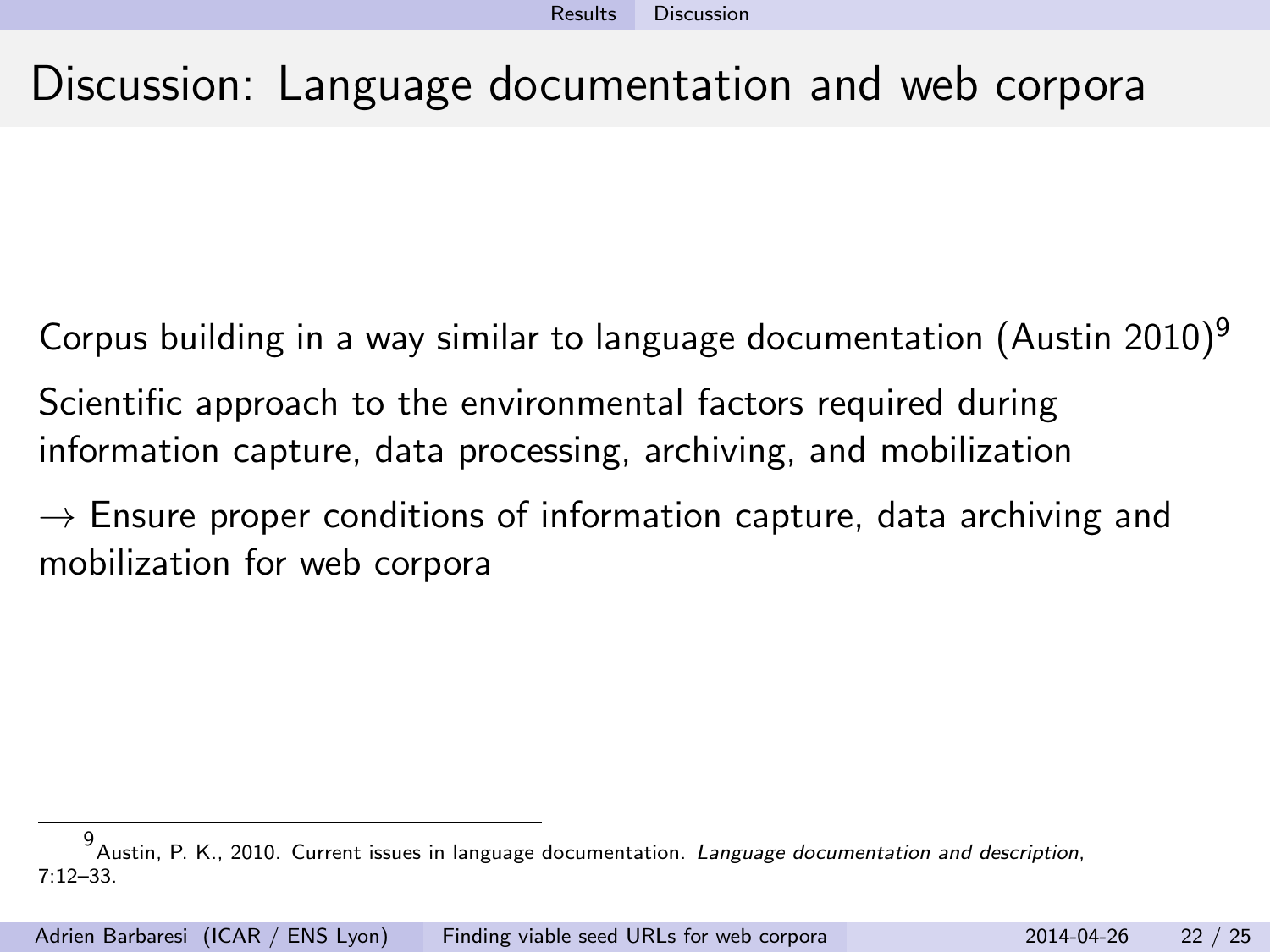## Conclusion

- I presented metrics to help qualify URL seeds  $+$  a possible way to go in order to gather a corpus using different sources
- No clear winner, complementary approaches are called for  $\rightarrow$  It seems possible to replace or at least to complement BootCaT
- Search engine queries are a useful data source, but they lack diversity at some point
	- $\rightarrow$  This may provide sufficient impetus to look for alternatives
- The first step of web corpus construction in itself can change a lot of parameters

<span id="page-22-0"></span> $\rightarrow$  Plea for a technicalities-aware web corpus creation and a minimum of web science knowledge among the corpus linguistics community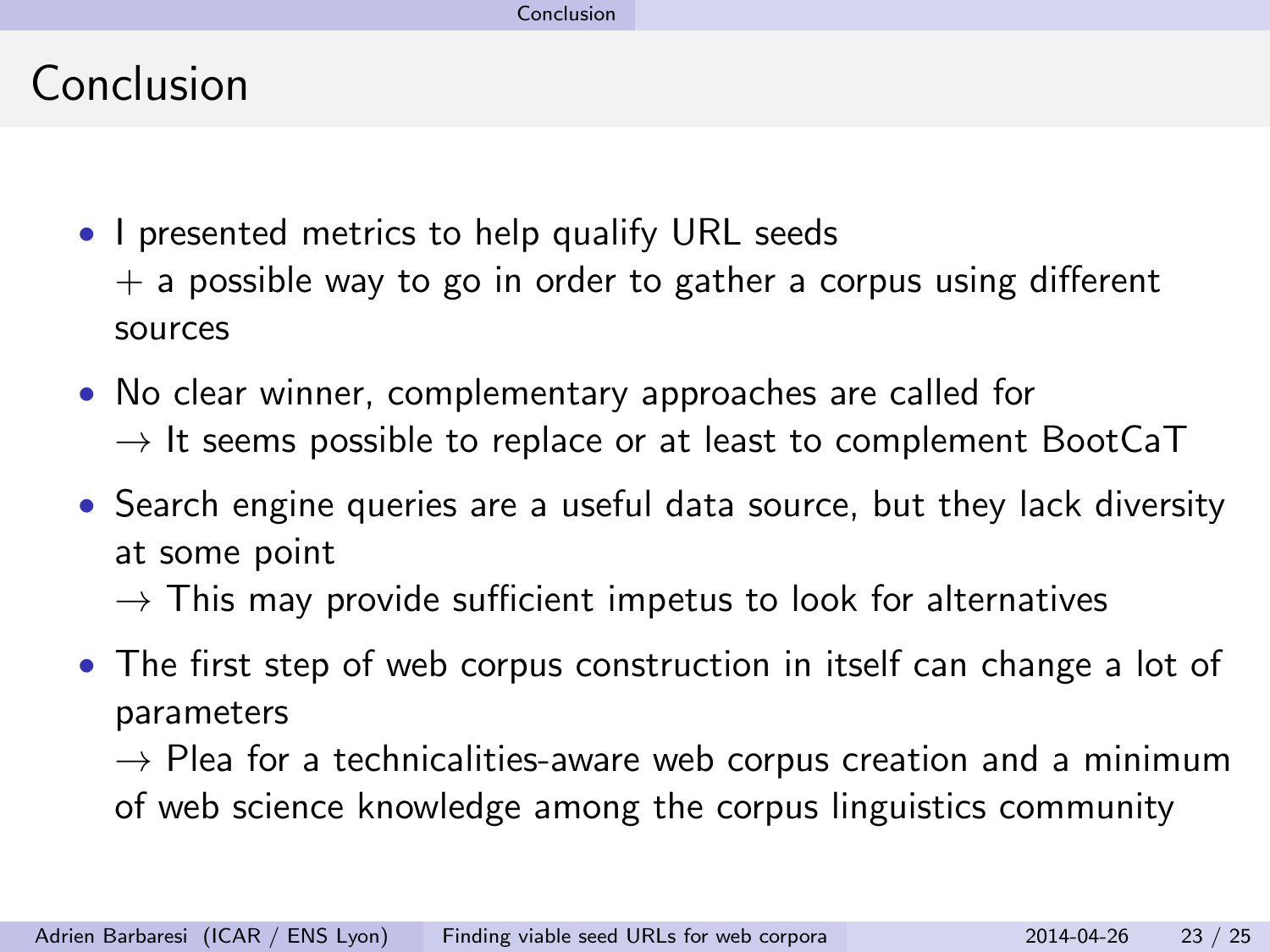### The FLUX-toolchain

- A step towards reproducible research, the toolchain is open-source and can be found online: FLUX: Filtering and Language-identification for URL Crawling Seeds https://github.com/adbar/flux-toolchain
- <span id="page-23-0"></span>• Allows for fast regular updates of the URL directory Could also take advantage of the strengths of other tools in order to suit other needs